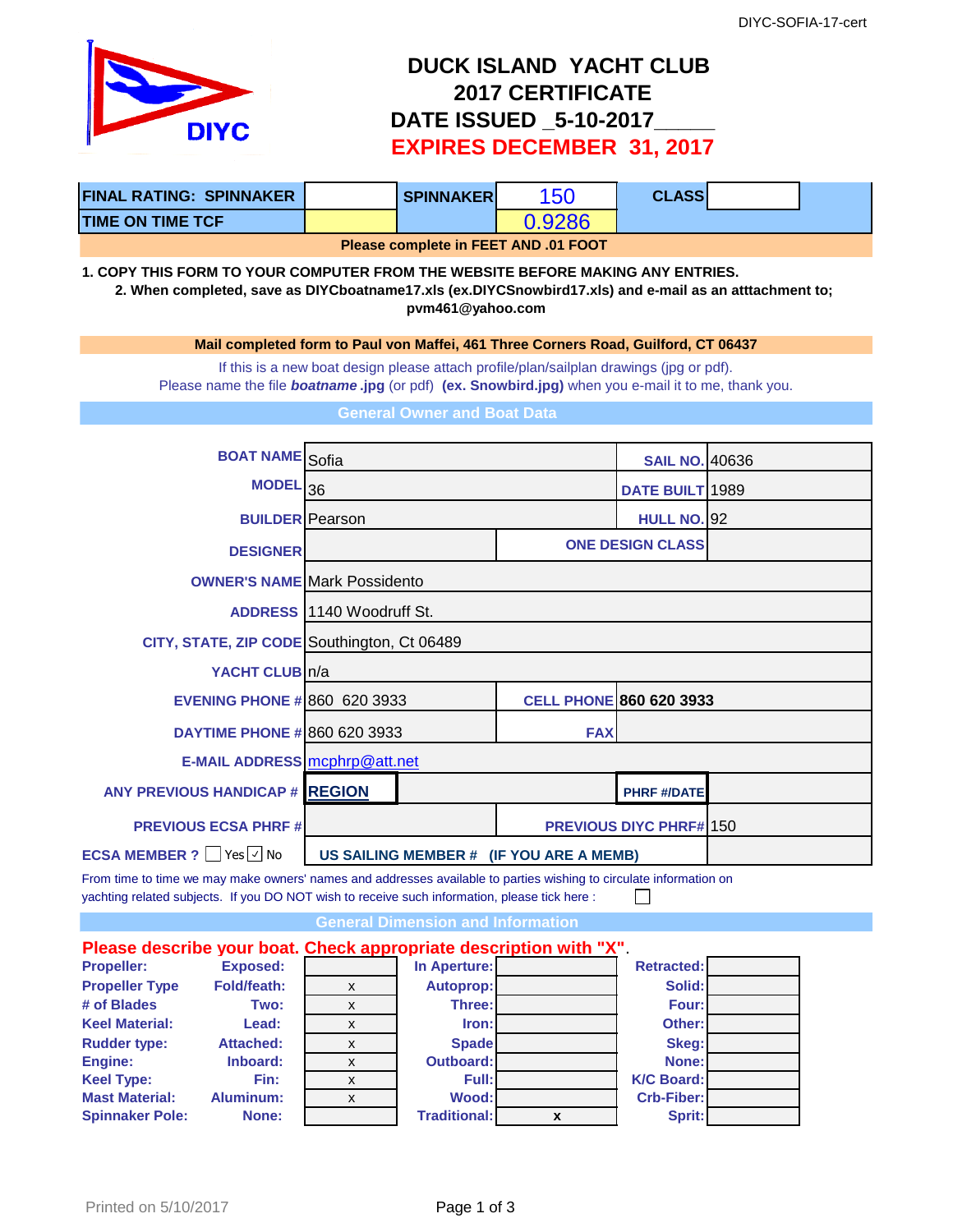DIYC-SOFIA-17-cert

| In which fleet do you want to be scored;                                                                                                                                                                                                                                                                                                                                                                                                                                              | <b>SPINNAKER</b>                                 | $ \vee $<br><b>NON-SPINNAKER</b> |  |  |  |  |
|---------------------------------------------------------------------------------------------------------------------------------------------------------------------------------------------------------------------------------------------------------------------------------------------------------------------------------------------------------------------------------------------------------------------------------------------------------------------------------------|--------------------------------------------------|----------------------------------|--|--|--|--|
| Do you want a Spinnaker Handicap                                                                                                                                                                                                                                                                                                                                                                                                                                                      | <b>YES</b>                                       | <b>NO</b><br>$ \vee $            |  |  |  |  |
| <b>MUST HAVE A SPINNAKER FOR YES ANSWER</b>                                                                                                                                                                                                                                                                                                                                                                                                                                           |                                                  |                                  |  |  |  |  |
| Unless standard for a class, unpenalized mainsail girth shall be limited as follows:<br>MGT (7/8 leech) shall not exceed .22E<br>MGU (3/4 leech) shall not exceed .38E<br>MGM (1/2 leech) shall not exceed .65E<br>MGL (1/4 leech) shall not exceed .90 E<br>Headboard shall not exceed the greater of 0.04E or 0.5 feet                                                                                                                                                              |                                                  |                                  |  |  |  |  |
| Mainsails exceeding these dimensions must be declared, and will be penalized on an individual basis.                                                                                                                                                                                                                                                                                                                                                                                  |                                                  |                                  |  |  |  |  |
| Do your mainsail Girth dimensions exceed limits stated above and or exceed your class mainsail                                                                                                                                                                                                                                                                                                                                                                                        |                                                  |                                  |  |  |  |  |
| $\vee$ No<br>Girths?<br>Yes                                                                                                                                                                                                                                                                                                                                                                                                                                                           | If yes, Please provide mainsail dimension below. |                                  |  |  |  |  |
| MGT:<br>MGU: __________, MGM: _________, MGL:                                                                                                                                                                                                                                                                                                                                                                                                                                         |                                                  |                                  |  |  |  |  |
|                                                                                                                                                                                                                                                                                                                                                                                                                                                                                       |                                                  |                                  |  |  |  |  |
|                                                                                                                                                                                                                                                                                                                                                                                                                                                                                       | <b>RIG AND SAIL DIMENSIONS</b>                   |                                  |  |  |  |  |
| <b>LOA</b><br><b>Overall hull length</b>                                                                                                                                                                                                                                                                                                                                                                                                                                              | 36.50<br><b>DRAFT</b>                            | 6.50                             |  |  |  |  |
| <b>Foretriangle base</b>                                                                                                                                                                                                                                                                                                                                                                                                                                                              | <b>BALLAST</b><br>47.10                          | 5800                             |  |  |  |  |
| <b>Boat J dimension</b><br>J                                                                                                                                                                                                                                                                                                                                                                                                                                                          | 15.40<br><b>WPL</b>                              |                                  |  |  |  |  |
| <b>Boat P dimension main hoist</b><br>P                                                                                                                                                                                                                                                                                                                                                                                                                                               | <b>TPS</b><br>41.00                              |                                  |  |  |  |  |
| <b>Banded main foot length E</b><br>Е                                                                                                                                                                                                                                                                                                                                                                                                                                                 | <b>PY</b><br>14.50                               |                                  |  |  |  |  |
| <b>Displacement in pounds</b><br>Disp.                                                                                                                                                                                                                                                                                                                                                                                                                                                | 15000<br>ΕY                                      |                                  |  |  |  |  |
| <b>Length waterline</b><br><b>LWL</b>                                                                                                                                                                                                                                                                                                                                                                                                                                                 | <b>SPL</b><br>29.60                              |                                  |  |  |  |  |
| <b>Maximum beam</b><br><b>Beam</b>                                                                                                                                                                                                                                                                                                                                                                                                                                                    | <b>ISP</b><br>12.00                              |                                  |  |  |  |  |
| <b>LARGEST HEADSAIL USED (LP TO NEAREST .01FT)</b>                                                                                                                                                                                                                                                                                                                                                                                                                                    | 23.89                                            |                                  |  |  |  |  |
| SL:<br><b>GIRTH:</b><br><b>LARGEST SYMMETRIC SPINNAKER</b>                                                                                                                                                                                                                                                                                                                                                                                                                            |                                                  |                                  |  |  |  |  |
| <b>LARGEST ASYMMETRIC SPINNAKER</b>                                                                                                                                                                                                                                                                                                                                                                                                                                                   | AMG:<br>SLE:                                     | <b>SLU:</b><br>ASF:              |  |  |  |  |
| DO YOU HAVE A CODE-ZERO SPINNAKER<br>$\blacksquare$ Yes<br>$\sqrt{ }$ No                                                                                                                                                                                                                                                                                                                                                                                                              |                                                  |                                  |  |  |  |  |
| IS YOUR ONLY SPINNAKER AN ASYMMETRICAL,<br>N/A<br>FLOWN ONLY FROM THE JIB TACK (NEVER A POLE)<br>Yes<br>No<br>Yes<br>N/A<br>No<br><b>FLOWN ONLY FROM STANDARD SPINNAKER POLE</b><br>FLOWN ONLY FROM SPRIT, (ANSWER QUESTIONS<br>N/A<br>Yes<br><b>No</b><br><b>BELOW)</b><br><b>Square Meters</b><br><b>Square Feet</b><br><b>Measurements are in;</b><br>If sprit-flown, sail area of largest, standard asym specified by mfg =<br>Sail area of my largest asym (consult sailmaker) = |                                                  |                                  |  |  |  |  |
| NOTE; ROLLER FURLING DEFINITIONS ARE IN ECSA 2017 PHRF REGULATIONS.                                                                                                                                                                                                                                                                                                                                                                                                                   |                                                  |                                  |  |  |  |  |
| When sailing in non-Spinnaker class will you ALWAYS use a headsail roller-furler?<br>$\sqrt{ }$ Yes<br>T <sub>No</sub>                                                                                                                                                                                                                                                                                                                                                                |                                                  |                                  |  |  |  |  |
| When sailing in Spinnaker class will you ALWAYS use a headsail roller furler?                                                                                                                                                                                                                                                                                                                                                                                                         | $\Box$ No<br>Yes                                 |                                  |  |  |  |  |
| Have you added to or replaced any "RATED" sails in your inventory since your last rating<br><b>CERTIFICATE?</b><br>√∣≀<br>$\mathsf{\rightharpoonup}$ Yes                                                                                                                                                                                                                                                                                                                              |                                                  |                                  |  |  |  |  |